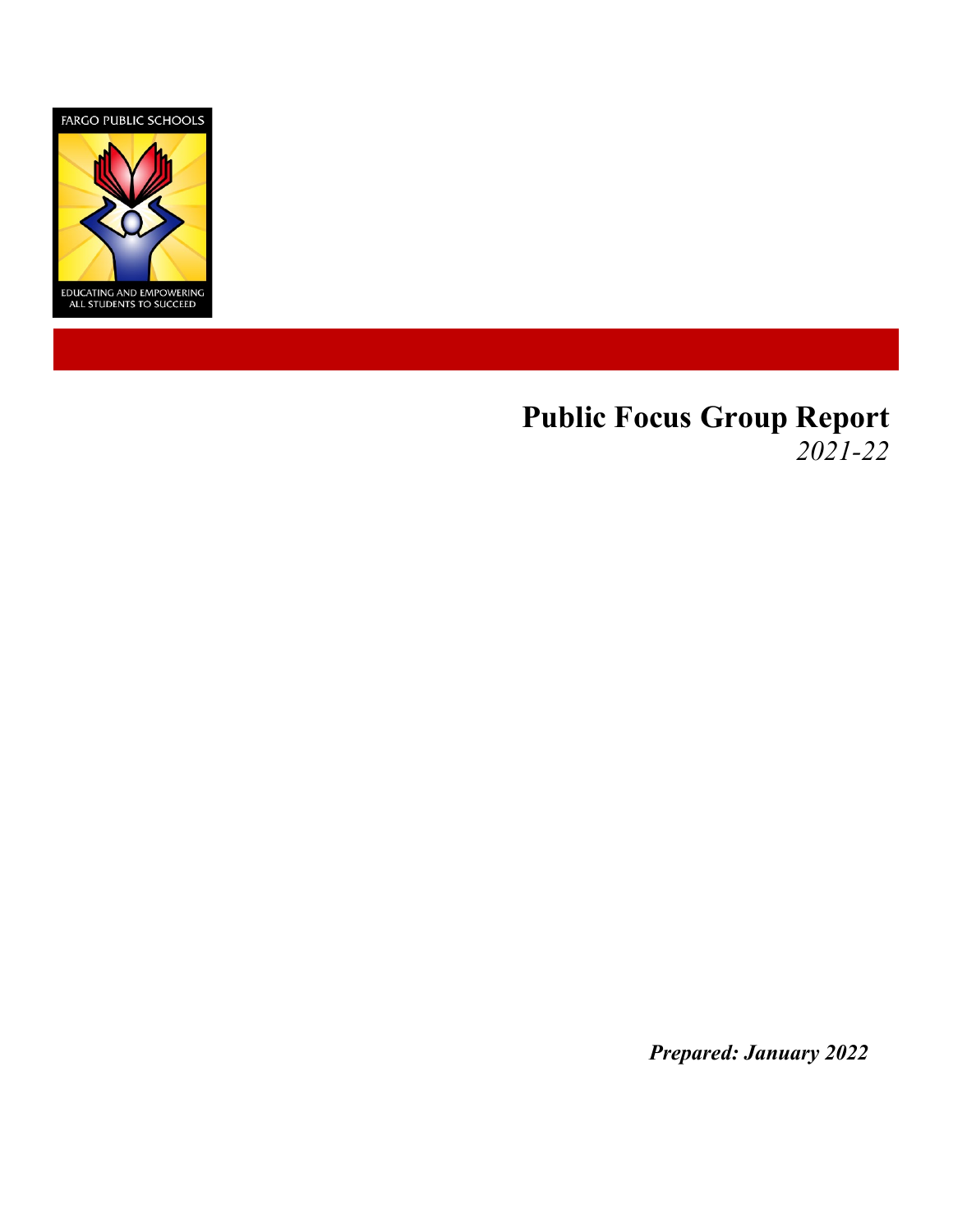# **INTRODUCTION**

Fargo Public Schools patrons were invited to attend a State of the Schools and Public Focus Group event that was held on January 13, 2022. The State of the Schools Address was recorded and is available on Fargo Public School's [YouTube channel.](https://www.youtube.com/watch?v=bGw6eXgShzc) After the State of the Schools Address, attendants had the option to break out into smaller discussion groups led by School Board members and administrators to discuss the questions sent to attendees in advance and dive deeper into the questions asked during the live polling section of the State of the Schools Address. A facilitator was assigned to all discussion groups, who helped guide the conversation, and participants were asked to record their input using their mobile device, so results could be shared in real-time.

The following report includes the responses received from the 2022 State of the Schools Address and Public Focus Group. Feedback was collected from attendees at the event through interactive polling as part of the State of the Schools Address and through participation in the optional focus groups afterward.

The attendance at the event continues to be lower than prior years' events, with a high number of preregistered participants who chose not to attend the day of the event. Based on the lower participation, administration recommends continuing to determine how to host this event in the future and explore other options.

Following the event, an event satisfaction survey was distributed to attendants, similar to previous years. Most of the attendants at the State of the Schools Address and Public Focus Group Event were Fargo Public Schools employees, so event satisfaction data should be taken with consideration to that fact.

The Fargo Public Schools holds the State of the Schools Address and Public Focus Group annually.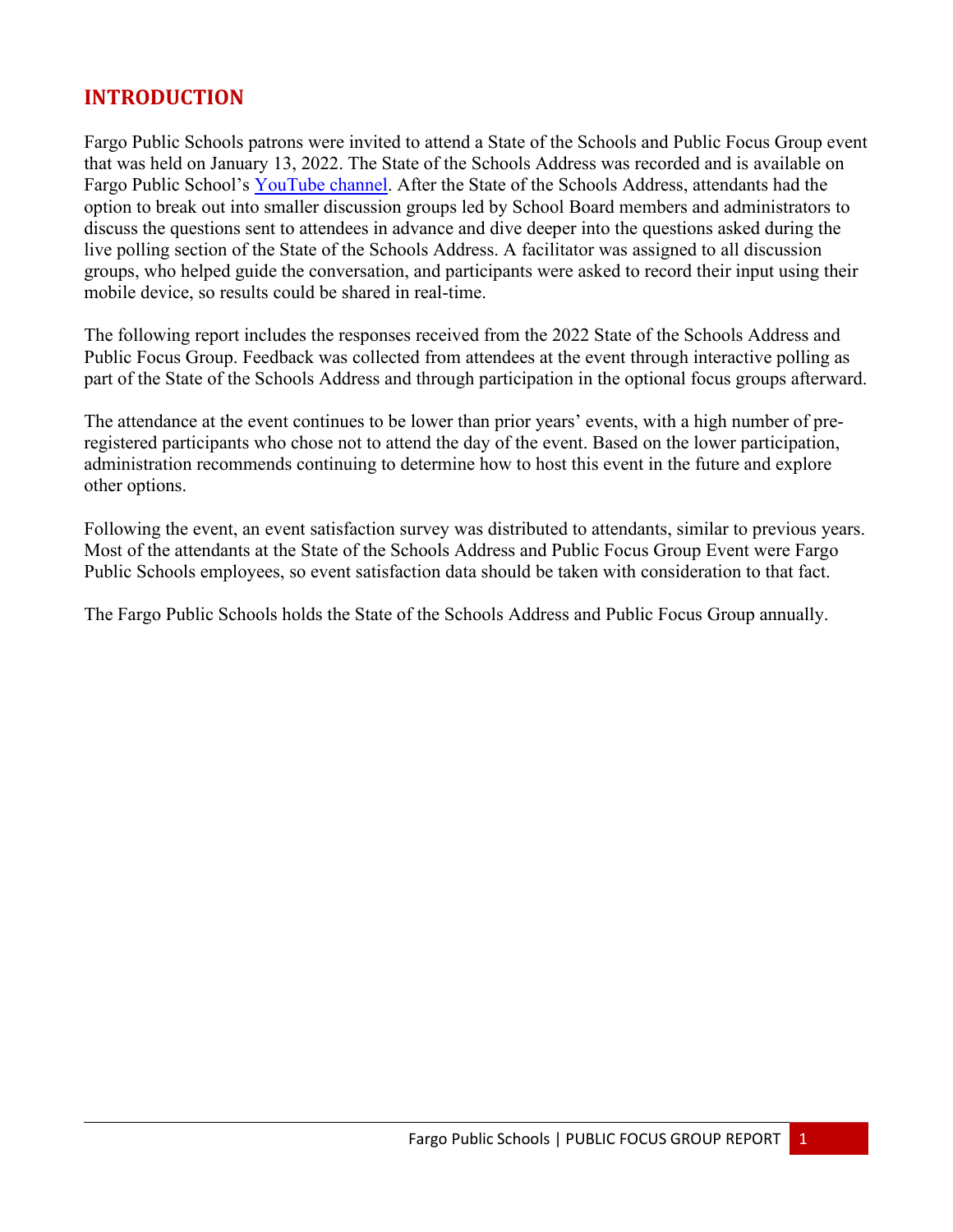# **OVERVIEW AND HISTORY OF FPS STRATEGIC PLAN**

The purpose of the 2022 State of the Schools and Public Focus Group event was to provide an overview of the school district as reported in our 2020-21 Annual Report, share components of the school district's Strategic Plan, and receive feedback from the community on the direction of Fargo Public Schools (FPS). The feedback and input collected will assist the district in renewing its current Strategic Plan.

The Strategic Plan is a contract between the Fargo Public School District and its patrons – the residents of the Fargo school district. The 2022 State of the Schools and Public Focus Group event allowed the district to solicit direction from the broader community we serve in order to complete a comprehensive review and update to the existing Strategic Plan to reflect the values of the FPS community. This comprehensive review will address all levels of operations in the district and help pave the road for Fargo Public Schools in the upcoming years.

Fargo Public Schools' mission is to *educate and empower all students to succeed.* To meet that mission, it is important that we continue to engage in thoughtful discussions about our district with the community we serve.

#### *FPS Strategic Plan – History and Why Now?*

The District began work on its first Strategic Plan in 2000. During the 2014-15 school year, a new Strategic Plan was created. The current FPS Strategic Plan was approved by the Fargo Board of Education on June 9, 2015, and was developed with an intentional process that allowed for a wide variety of stakeholder input.

Although the plan is a living document that is updated annually with slight modifications, it is also imperative for a periodic comprehensive review to ensure alignment with the Fargo Public Schools mission of *Educating and Empowering All Students to Succeed.*

While COVID-19 has presented many challenges to Fargo Public Schools during the 2019-2020, 2020- 2021 and 2021-2022 school years, it has also created many opportunities for growth and innovation. One of the greatest successes during these challenging times was witnessing the staff of Fargo Public Schools provide high quality instruction to our students in a variety of instructional models. A renewed FPS Strategic Plan will allow all patrons to incorporate lessons learned from recent opportunities and replace completed goals of the current strategic plan to keep pushing FPS forward in fulfilling its mission of educating and empowering all students to succeed.

#### *FPS Strategic Plan – Purpose*

The FPS Strategic Plan is developed based on the mission, vision, and values of Fargo Public Schools.

#### **FPS MISSION**

*Achieving excellence by educating and empowering all students to succeed*

#### **FPS VISION**

*Fargo Public Schools is committed to excellence through a student-centered learning environment supported by positive collaborations with students, staff, parents, school, and community.*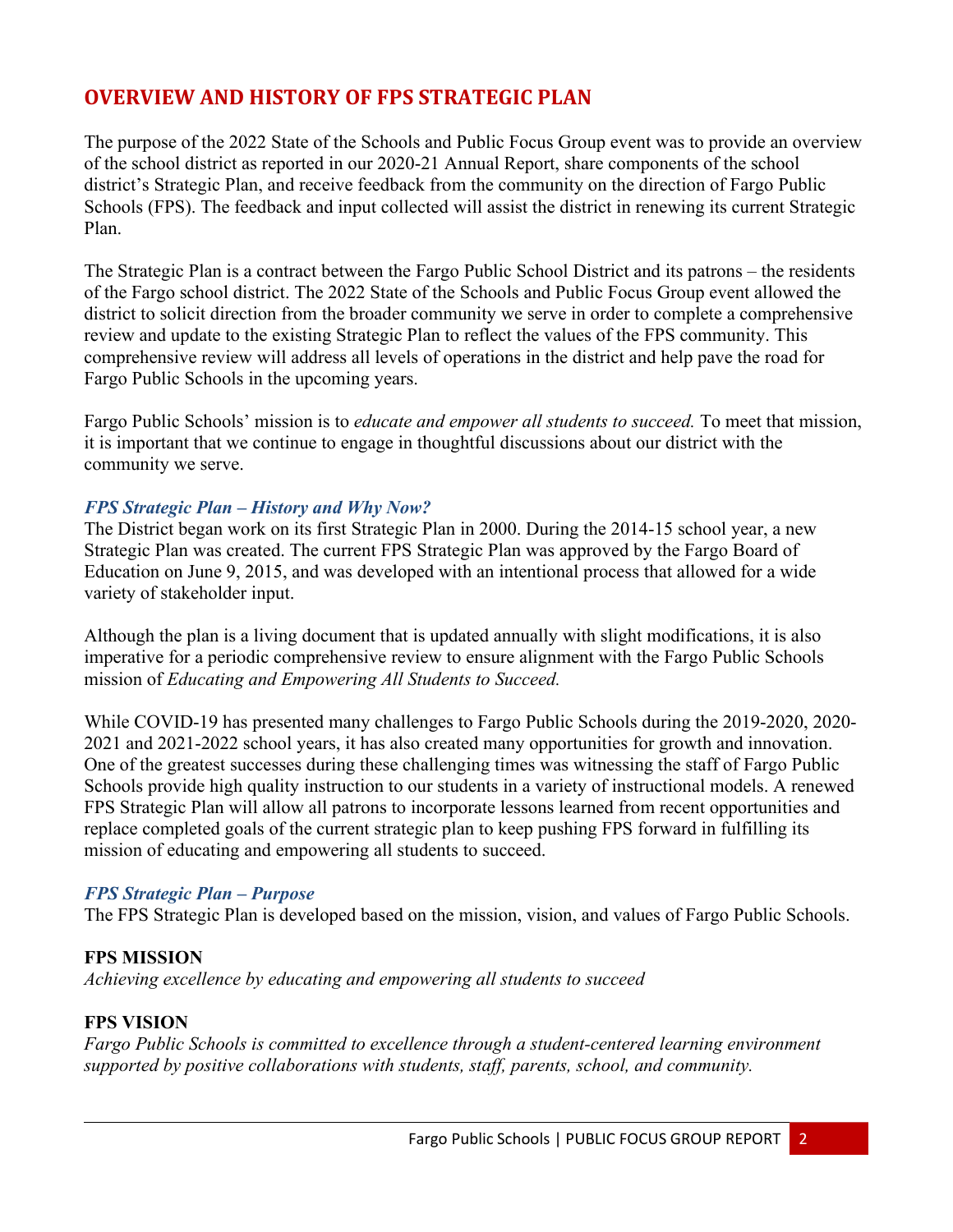*A Fargo Public Schools education will provide students with a broad knowledge base by engaging in a standards-based curriculum with co-curricular opportunities. Graduates will possess sound character and the 21st Century skills in communication, critical thinking, collaboration, and creativity necessary to participate in an ever-changing and culturally diverse world.*

*Equitable opportunities will ensure a quality educational experience to stimulate and support all students in their intellectual, social, and personal growth.*

#### **FPS VALUES**

*Fargo Public Schools are committed to:*

- *Believing that all students can learn and grow*
- *Creating a supportive and positive school climate*
- *Ensuring that all students receive effective, rigorous, and relevant instruction from highly qualified teachers*
- *Engaging leadership in all student, parent, and community partnerships*
- *Making data-driven decisions for continuous improvement*

The purpose of the FPS Strategic Plan is to be a proactive road map to create the kind of educational experiences we want for children. A balanced mix of current practice and new initiatives can be found throughout the plan, which is comprehensive and addresses all areas of district operations. The academic and operational branches of the District are melded together to create consistency in practice.

The plan makes the district's priorities clear, ensures full transparency, and uses measurable outcomes to hold FPS accountable for maintaining focus on what benefits students. As depicted in the graphic below, the FPS Strategic Plan is the overarching governing document for Fargo Public Schools. From the Strategic Plan come the long-term plans and annual operational plans, which guide the scope of work for the district.



# *FPS Strategic Plan – Process Moving Forward*

The Strategic Plan is grouped by seven strategic initiatives, which are directly aligned to the results monitored by the Board of Education based on their policies:

- 1. Student Achievement and Growth
- 2. Science, Technology, Engineering, Arts and Mathematics (STEAM)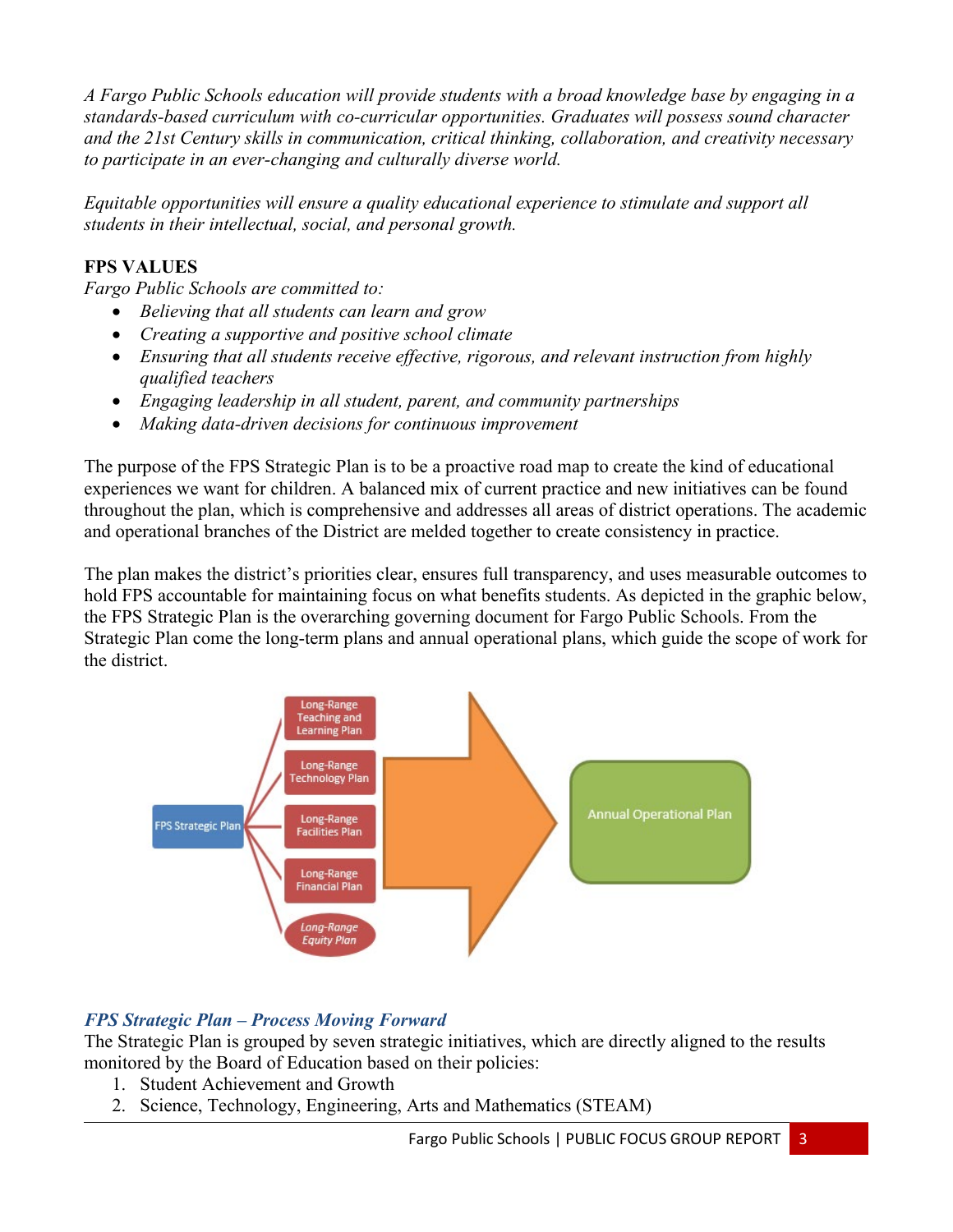- 3. Positive School Culture and Safety
- 4. Co-Curricular Activities
- 5. Community Outreach and Communication
- 6. Equitable Resources and Planning
- 7. Continuous Improvement and Accountability

At the 2022 State of the Schools and Public Focus Group Event, attendees had the opportunity to provide feedback on each of the seven strategic areas by answering a broader range of questions applicable to the Fargo Public Schools. Parents and community members provided insight on these topics, which will help the district develop considerations for future indicators of success.

The feedback that was collected will be shared with staff who will be able to utilize the data to renew the Strategic Plan as needed. Once FPS staff (department leaders) receive the data from the 2022 State of the Schools and Public Focus Group event, they will be able to schedule more detailed and refined input sessions, if needed, for clarity, work to incorporate changes within the current Strategic Plan and redevelop the Strategic Plan in Spring and Summer 2022. In the Fall of 2022, the Board of Education will be presented a renewed Strategic Plan reflecting the comprehensive review and updates for final approval.

This process is based on researched best practices for effectively developing and updating strategic plans. Specifically, the questions asked at the 2022 State of the Schools Address and Public Group and process being utilized by Fargo Public Schools originated from *Guide to Strategic Planning for Educators* by Shirley D. McCune. According to McCune, "Strategic plans are designed to provide a sense of direction for a relatively long period. In most instances the strategic plan will remain relevant over time. It should be recognized, however, that situations change, and we will learn and gain experience from implementing plans. It is important to set aside time to carefully evaluate the plan and to renew and modify it to reflect new insights and learnings."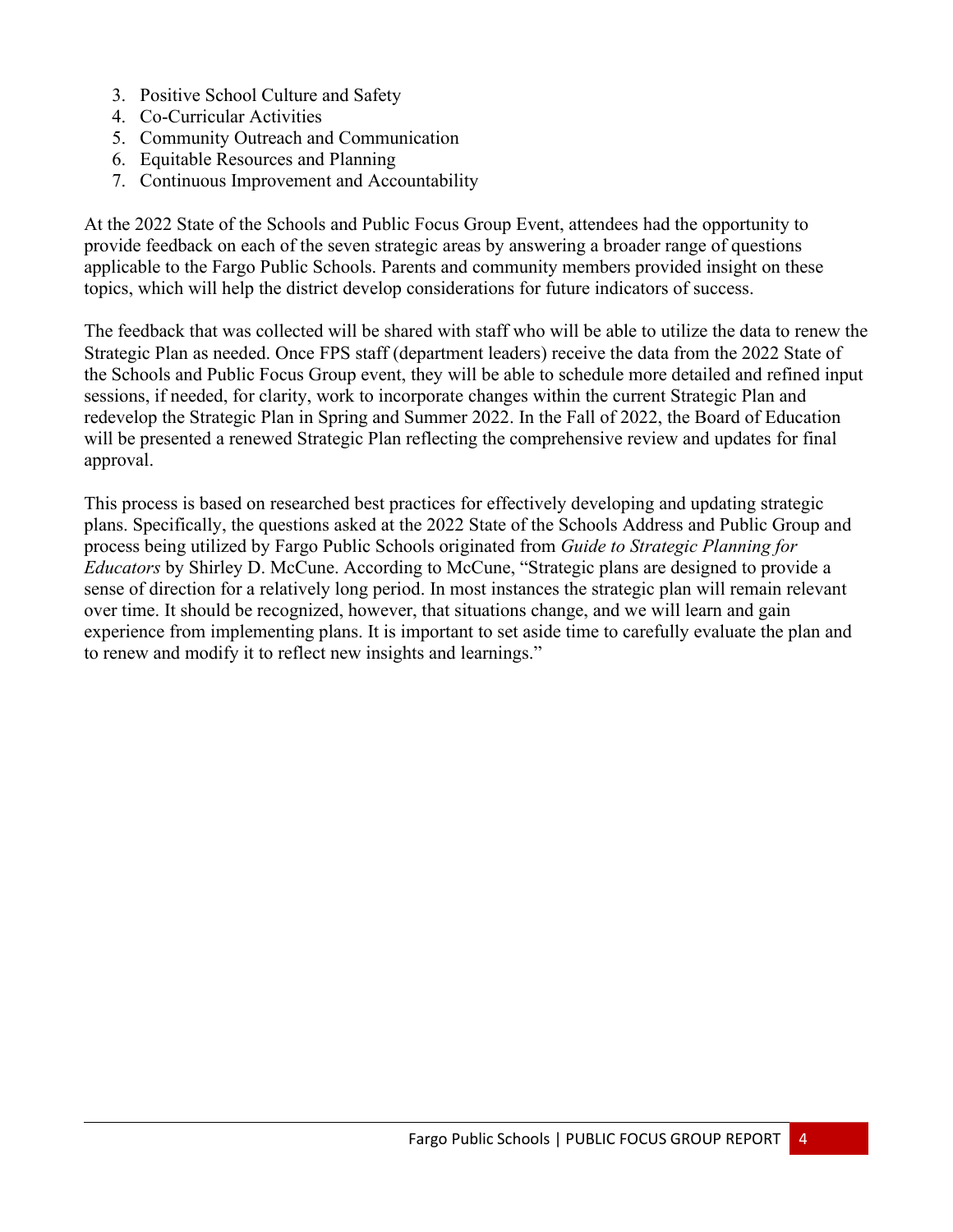# **EXECUTIVE SUMMARY OF PARTICIPANT RESPONSES**

The appendices on the following pages include the responses to each of the questions asked during the State of the Schools Address and Public Focus Group. Since an online platform was used to collect answers, we have exported those results and attached them to this report. This includes all the responses that were submitted. Since participants were able to "like" other responses, it also shows which responses were favored by multiple participants. This will help administration recognize where there are areas of greater need, as indicated by the participants.

#### *Reference:*

McCune, S. D. (1986). Guide to Strategic Planning for Educators. Publication Sales, Association for Supervision and Curriculum Development, 125 North West Street, Alexandria, VA 22314 (Stock No. 611-86044; \$6.00).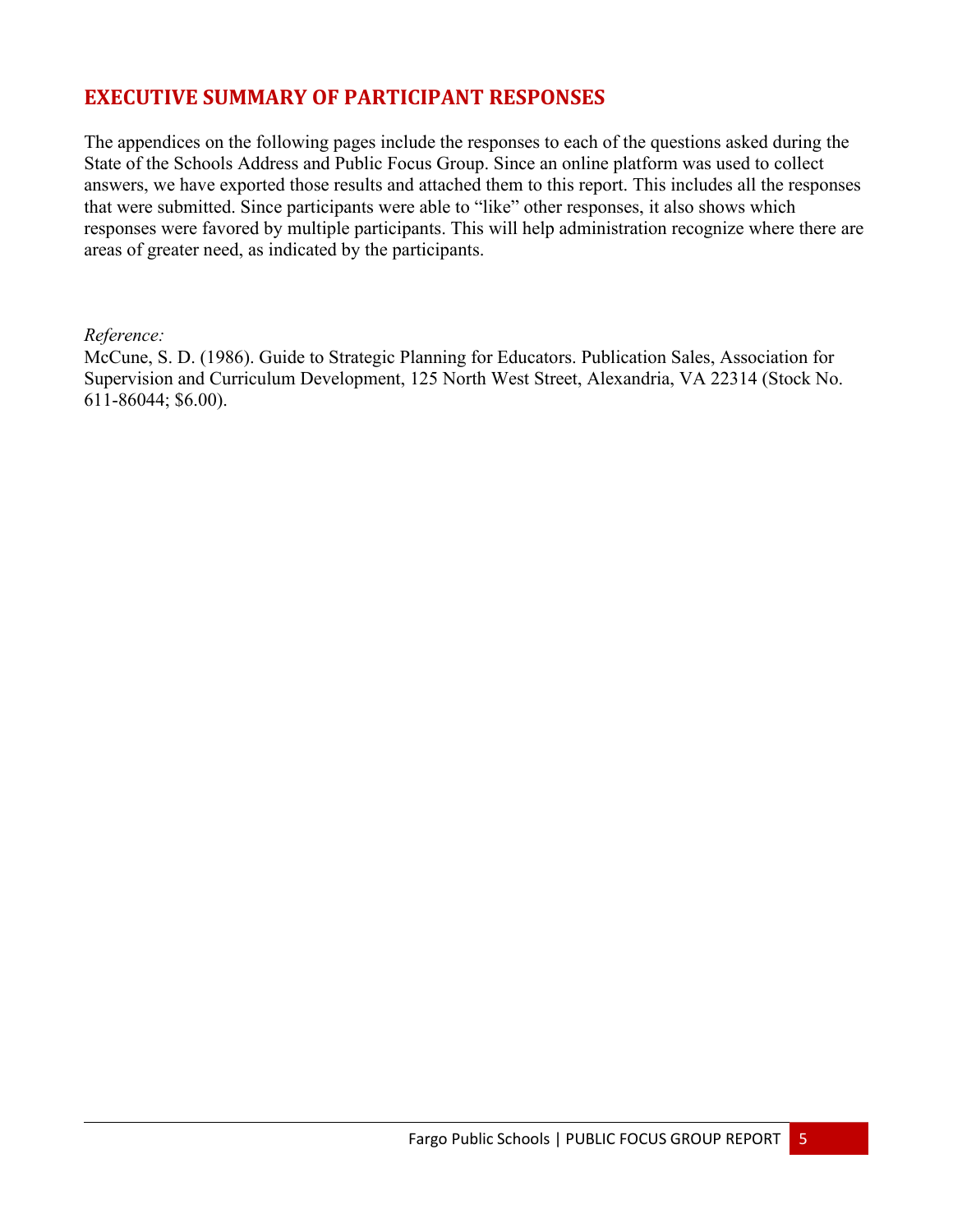#### Open-text Poll

FPS Strategic Plan - Question #1

13 Jan 2022, 09:00 - 14 Jan 2022, 23:59

| $\circ$<br>دل<br>42<br>Participants | $(\triangle)$<br>125<br><b>Total votes</b> | $\mathbb{R}$<br>50<br>Answers            |  |
|-------------------------------------|--------------------------------------------|------------------------------------------|--|
| 175<br>Interactions*                | 16<br>Highest vote                         | 50<br><b>Dismissed</b><br><b>Allowed</b> |  |

\* Interactions include the total number of questions, votes, comments and answer ratings

#### Answer status breakdown:

Allowed (50)



Q: What conditions have changed in the external environment or organizational environment since we wrote the strategic plan in 2014 that should be considered for potential updates?

## 50 Answers Allowed

| ר | H.<br>î.<br>┕ |
|---|---------------|

#### Anonymous • 13 Jan 2022 18:45

Increased mental health needs of students. Needs for special education students and an alternative environment for a positive school experience.



#### Anonymous • 13 Jan 2022 18:46

Mental health needs have surged in the past few years, as well as the need for more safety precautions due to school shooting threats.

7 VOTES Anonymous • 13 Jan 2022 18:46 Increase in mental health needs, COVID, virtual learning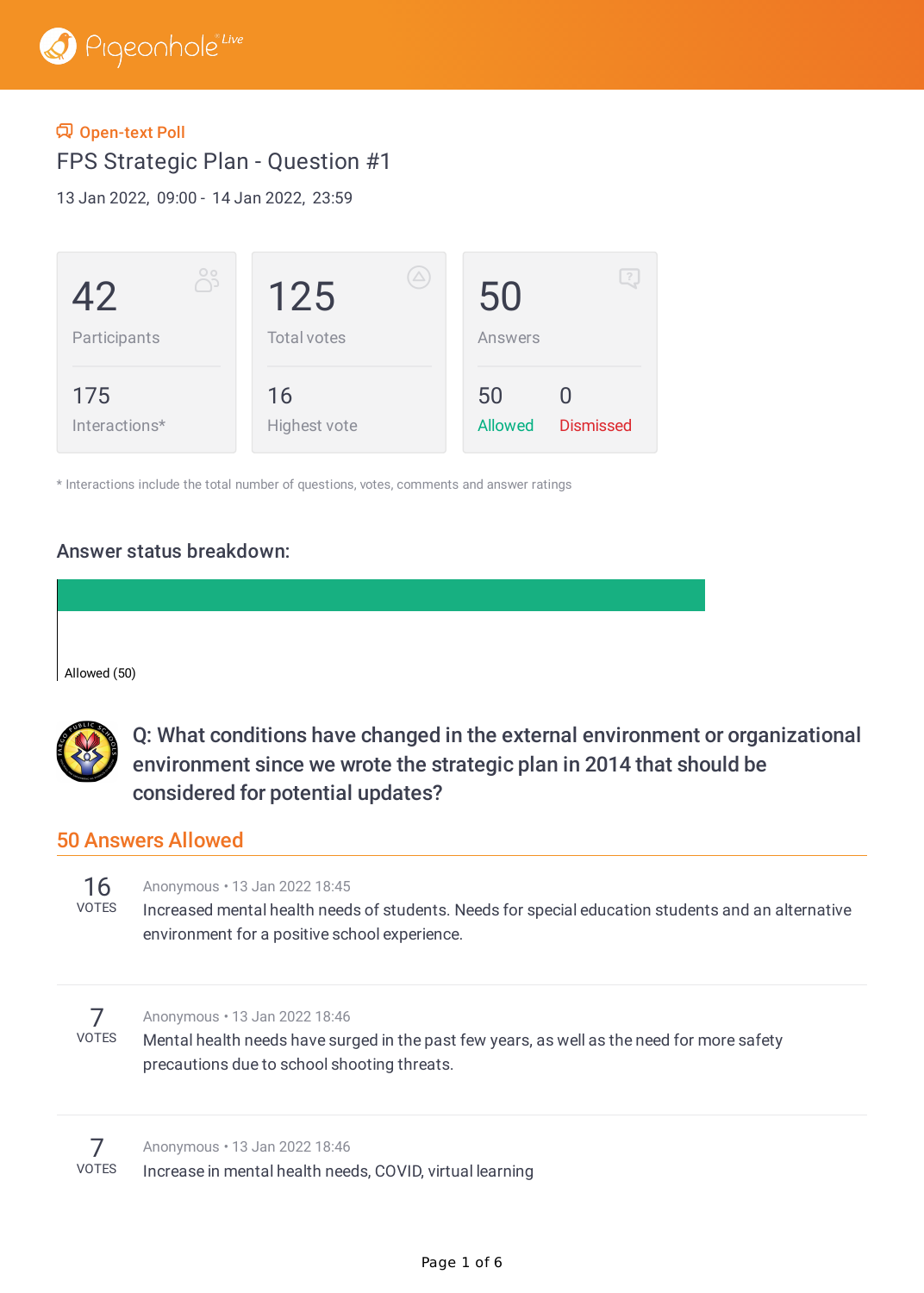| 7<br><b>VOTES</b> | Anonymous . 13 Jan 2022 18:47<br>Students are learning differently today than they did in 2014.                                                                                                                                         |
|-------------------|-----------------------------------------------------------------------------------------------------------------------------------------------------------------------------------------------------------------------------------------|
| 6<br>VOTES        | Anonymous . 13 Jan 2022 18:47<br>Fargo has increased by nearly 10,000 people. Foreign born percentage up, poverty rate up, racial<br>diversity increased, citizenship down, home ownership down. FPS must focus on equity even more.    |
| 6<br><b>VOTES</b> | Anonymous . 13 Jan 2022 18:47<br>De-escalation techniques for teachers. Ability to remove behaviors from the classroom instead of<br>removing the children who are learning                                                             |
| 6<br><b>VOTES</b> | Anonymous . 13 Jan 2022 18:47<br>Remote learning Social media and it's consequences                                                                                                                                                     |
| 5<br>VOTES        | Anonymous . 13 Jan 2022 18:47<br>Mental health Staffing shortages causing a strained sysrem                                                                                                                                             |
| 5<br>VOTES        | Anonymous . 13 Jan 2022 18:48<br>Social skills (technology has decreased kids social skills) safety and acceptance of all beliefs<br>(including mainstream beliefs), teaching kids how to investigate if information is true and valid  |
| 5<br><b>VOTES</b> | Anonymous . 13 Jan 2022 18:48<br>Mental Health is overwhelming in ever since COVID hit. It would be great to see FPS hire more<br>Psychologist and Therapist and not necessarily try to farm these kids out to other places.            |
| 5<br><b>VOTES</b> | Anonymous . 13 Jan 2022 18:49<br>How do we identify postmodern, neo-Marxist and/or anti-American doctrine within the school system<br>and purge it in order to re-focus on core educational principles?                                 |
| 5<br><b>VOTES</b> | Anonymous . 13 Jan 2022 18:58<br>Virtual learning should be utilized on snow days and days where students are out (specifically when<br>out for long periods of time due to Covid) and would be beneficial to instructors and students. |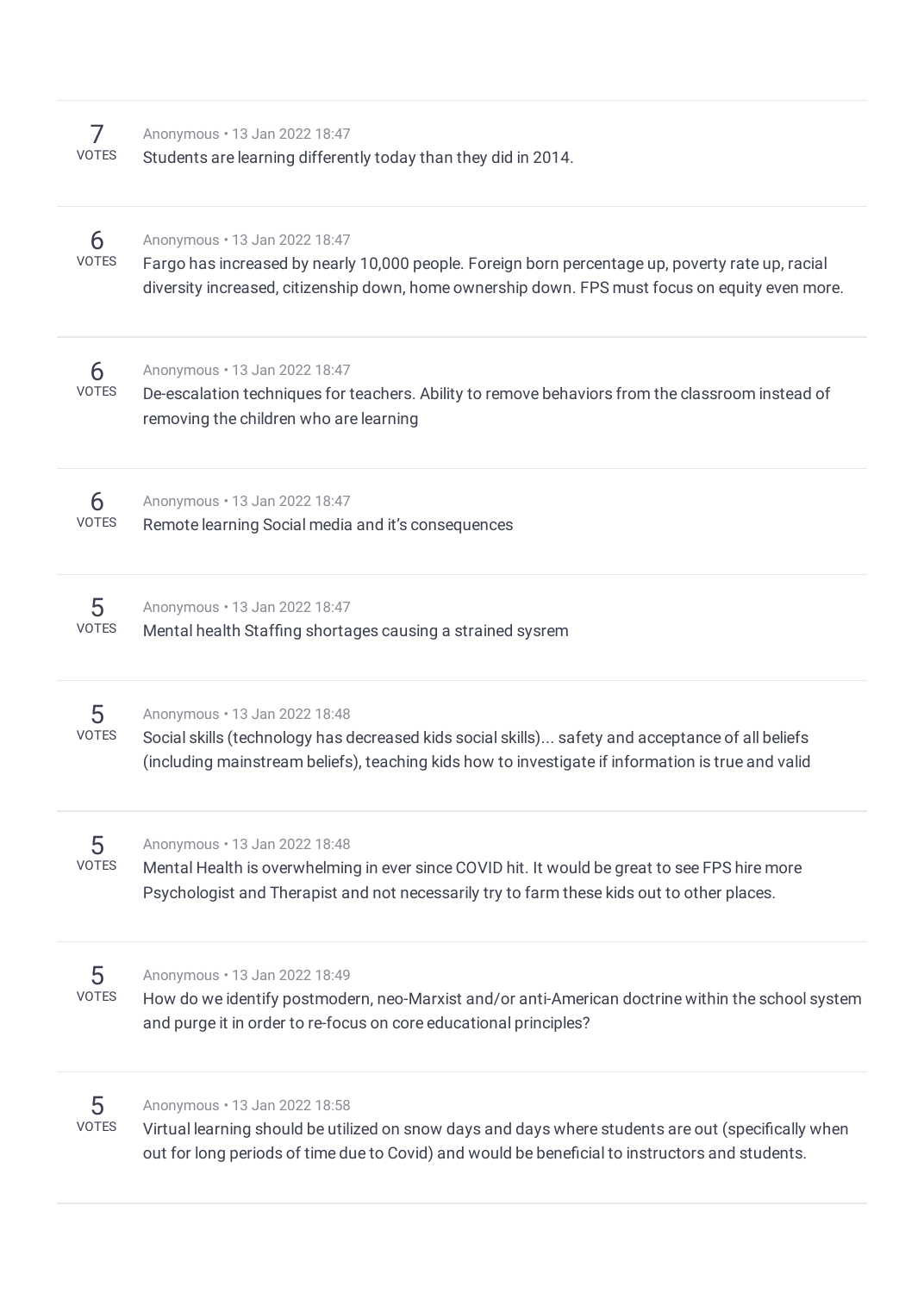| 4<br><b>VOTES</b>              | Anonymous . 13 Jan 2022 18:47<br>Addressing the mental health of our students and supporting them in accessing resources in the<br>community.                                                                                                |
|--------------------------------|----------------------------------------------------------------------------------------------------------------------------------------------------------------------------------------------------------------------------------------------|
| 4                              | Anonymous . 13 Jan 2022 18:48                                                                                                                                                                                                                |
| <b>VOTES</b>                   | Virtual learning                                                                                                                                                                                                                             |
| 4                              | Anonymous . 13 Jan 2022 18:48                                                                                                                                                                                                                |
| <b>VOTES</b>                   | With growth south brings needs for additional transportation services                                                                                                                                                                        |
| 3<br><b>VOTES</b>              | Anonymous . 13 Jan 2022 18:47<br>Increased diversity of community which creates opportunity to expand cultural awareness.<br>Instructional flexibility (virtual opportunities). Increased mental health needs and desire for<br>connection.  |
| 3<br><b>VOTES</b>              | Anonymous . 13 Jan 2022 18:48<br>Increase challenges with students that have trauma. Special Education resources. Not enough time<br>in the school day to hit new initiatives.                                                               |
| $\overline{2}$                 | Anonymous . 13 Jan 2022 18:47                                                                                                                                                                                                                |
| <b>VOTES</b>                   | Students failing to take ownership                                                                                                                                                                                                           |
| $\overline{2}$                 | Anonymous . 13 Jan 2022 18:47                                                                                                                                                                                                                |
| <b>VOTES</b>                   | Everyone has a technology device.                                                                                                                                                                                                            |
| $\overline{2}$<br><b>VOTES</b> | Anonymous . 13 Jan 2022 18:47<br>Continue with increasing virtual options, as well as mental health supports for students and staff -<br>the use of technology has changed.                                                                  |
| $\mathcal{P}$                  | Anonymous . 13 Jan 2022 18:47                                                                                                                                                                                                                |
| <b>VOTES</b>                   | More diversity in community brings additional challenges with English as a second language                                                                                                                                                   |
| $\mathcal{P}$<br><b>VOTES</b>  | Anonymous . 13 Jan 2022 18:49<br>Improve training/communication for staff so all schools do things the same way. Some<br>principals/schools have given us completely different info about things such as procedures for<br>homeschool, or GT |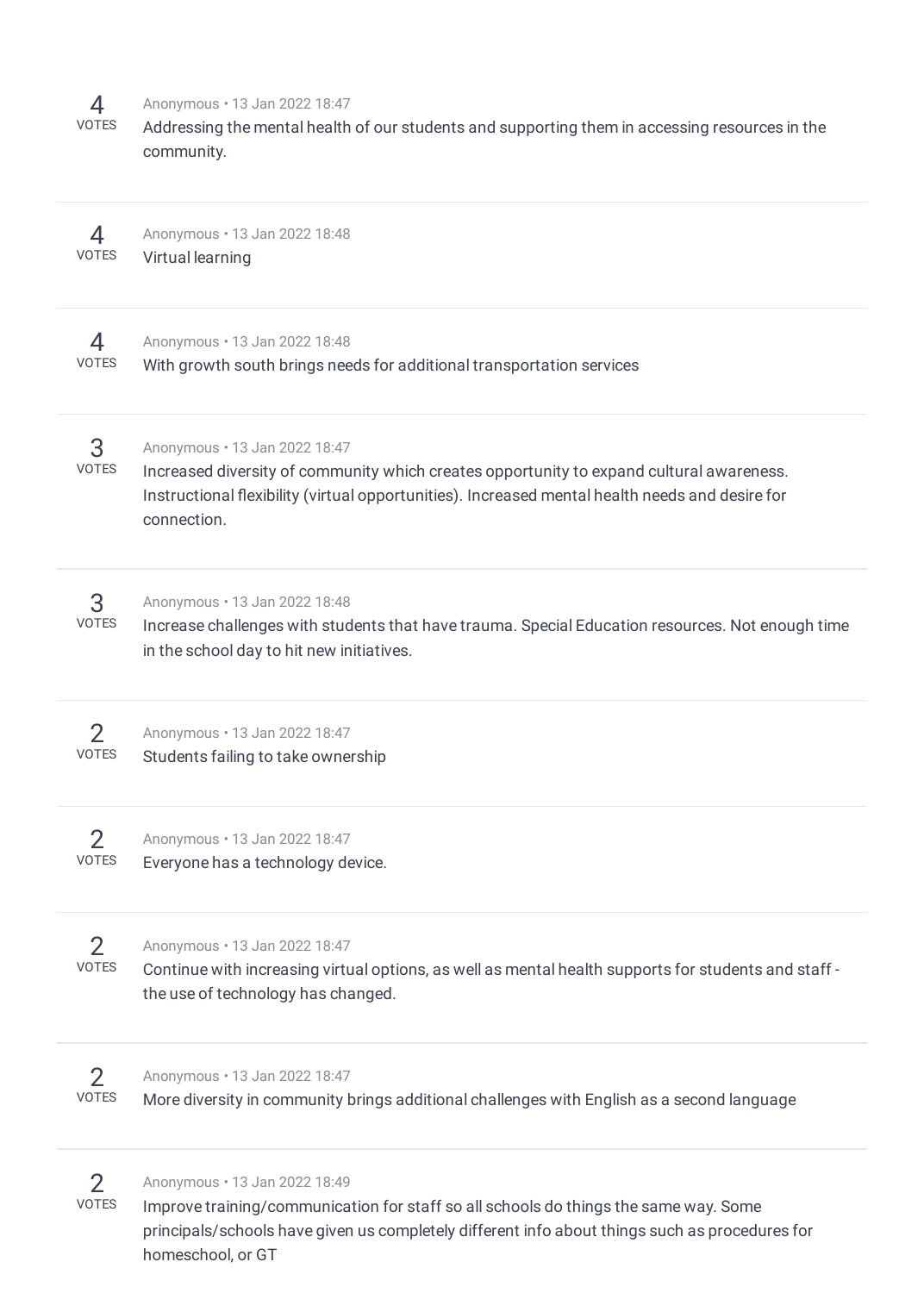|       | Anonymous . 13 Jan 2022 18:51                                                            |
|-------|------------------------------------------------------------------------------------------|
| VOTES | Fewer individuals are interested in working in education due to complex behavioral needs |

| <b>VOTE</b> | Anonymous . 13 Jan 2022 18:47<br>We have become more diverse                                                                                                                                                                |
|-------------|-----------------------------------------------------------------------------------------------------------------------------------------------------------------------------------------------------------------------------|
| <b>VOTE</b> | Anonymous . 13 Jan 2022 18:48<br>There has been great improvement in technology                                                                                                                                             |
| <b>VOTE</b> | Anonymous . 13 Jan 2022 18:48<br>Recognizing dyslexic learners and implementing a curriculum geared towards the way they learn.                                                                                             |
| <b>VOTE</b> | Anonymous . 13 Jan 2022 18:48<br>More educational support for struggling students                                                                                                                                           |
| <b>VOTE</b> | Anonymous . 13 Jan 2022 18:48<br>External partners guiding education decisions but are not education experts (FCPH). Mental Health<br>needs, labor shortage, negative internal culture perceptions, and teacher burnout.    |
| <b>VOTE</b> | Anonymous . 13 Jan 2022 18:49<br>The mental health needs of students AND staff.                                                                                                                                             |
| <b>VOTE</b> | Anonymous . 13 Jan 2022 18:50<br>Our community is getting more and more diverse. So our staff and curriculum has to fit that. There<br>need to be more focus on mental health and resources should be invested toward that. |
| <b>VOTE</b> | Anonymous . 13 Jan 2022 18:50<br>Scrutiny tied to efforts the district undertakes to be a welcoming community for all students to learn<br>& all staff to work.                                                             |
| VOTE        | Anonymous . 13 Jan 2022 18:52<br>Fewer students are electing to attend post secondary education and going directly into the workforce<br>with limited skills                                                                |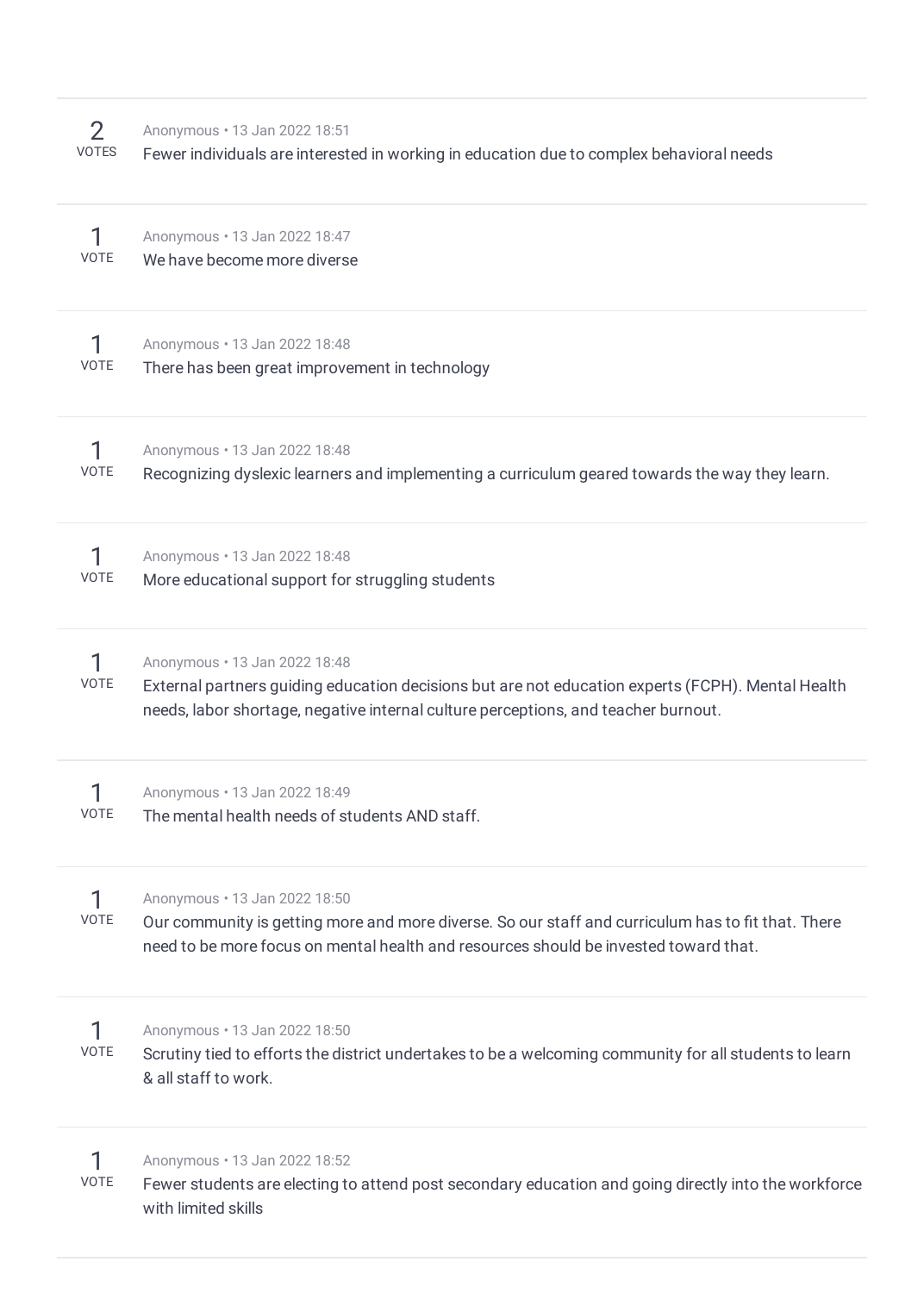| 1<br><b>VOTE</b>         | Anonymous . 13 Jan 2022 18:52<br>Covid has, unfortunately, deepened the divide for students that have access to programming that<br>benefits them and those that do not. The plan should address those inequities and how we can<br>improve. |
|--------------------------|----------------------------------------------------------------------------------------------------------------------------------------------------------------------------------------------------------------------------------------------|
| 1<br><b>VOTE</b>         | Anonymous . 13 Jan 2022 18:54<br>World with kindness, love, generosity and understanding and valuing the values of the value has<br>reduced to its lowest. This is affecting our students behavior.                                          |
| 1<br>VOTE                | Anonymous . 13 Jan 2022 18:55<br>Staff turnover                                                                                                                                                                                              |
| 1<br>VOTE                | Anonymous . 13 Jan 2022 19:00<br>There could possibly be enhanced ways to measure the effectiveness of the District's co-curricular<br>programs.                                                                                             |
| 1<br><b>VOTE</b>         | Anonymous . 13 Jan 2022 19:02<br>These days our students are more focused on devices than the co-curricular activities that leads to<br>mental health problem.                                                                               |
| <b>VOTE</b>              | Anonymous . 13 Jan 2022 19:33<br>The ND LGBTQ+ School Climate Survey shows that there is a crisis with those kids, but also low cost<br>solutions. We need to improve our supports of LGBTQ+ students.                                       |
| 0<br><b>VOTES</b>        | Anonymous . 13 Jan 2022 18:48<br>1. increase need for mental health services/ staff 2. Maintaing Staffing needs 3. Buildings - Additional<br>and updating current buildings 4. Virtual learning                                              |
| O<br><b>VOTES</b>        | Anonymous . 13 Jan 2022 18:49<br>Agree                                                                                                                                                                                                       |
| $\Omega$<br><b>VOTES</b> | Anonymous . 13 Jan 2022 18:49<br>Covid and funding for lunch for all students brings challenges to identify needs and other barriers                                                                                                         |
| $\Omega$                 | Anonymous . 13 Jan 2022 18:50                                                                                                                                                                                                                |

Instructional technology and the stress of technology VOTES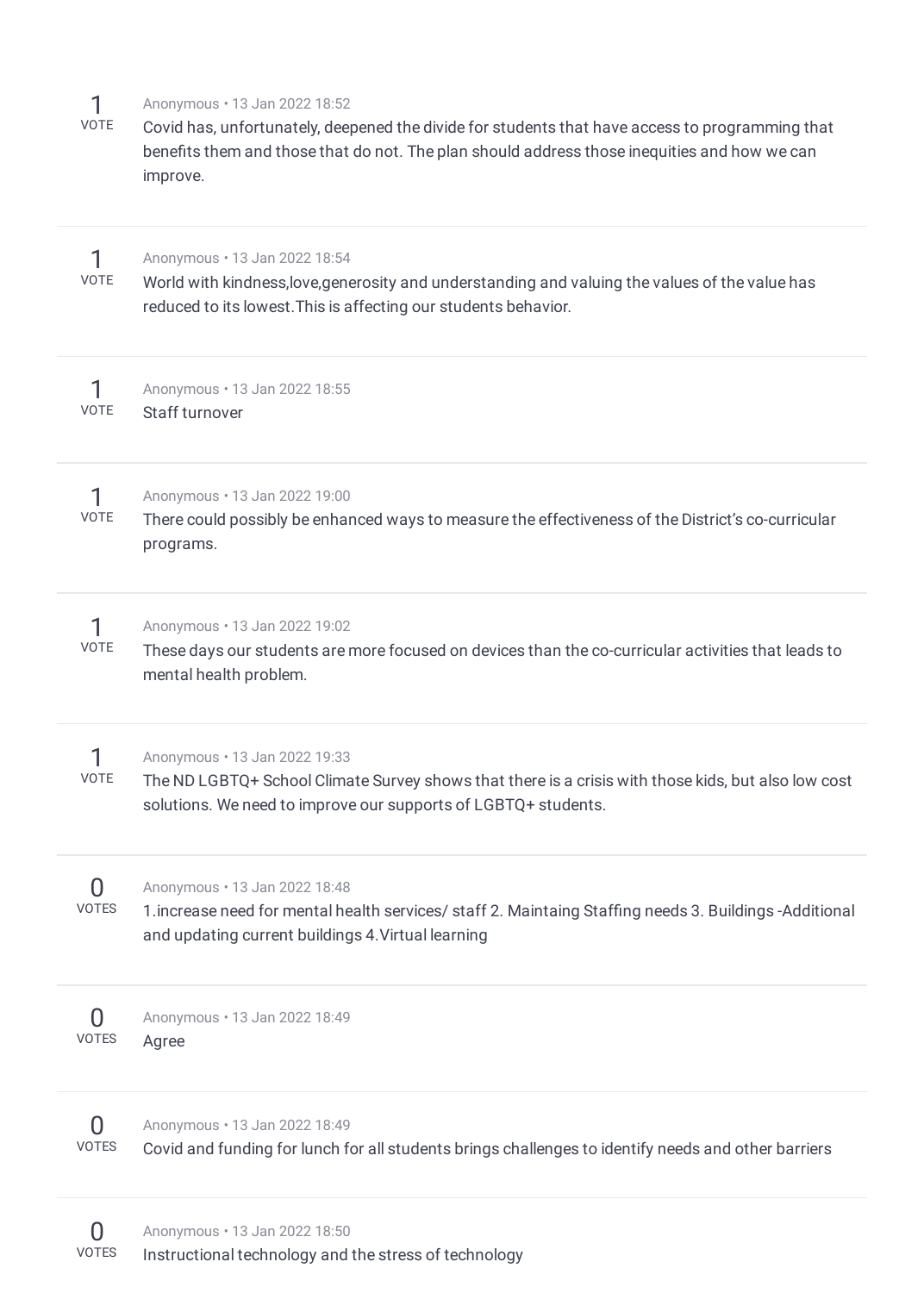| O<br><b>VOTES</b>                | Anonymous . 13 Jan 2022 18:51<br>More Mental Health guidance for students and staff More technologically advanced courses for<br>students                                                                                |
|----------------------------------|--------------------------------------------------------------------------------------------------------------------------------------------------------------------------------------------------------------------------|
| O<br><b>VOTES</b>                | Anonymous . 13 Jan 2022 18:57<br>The digital world is driving our children way faster then they actually afford the technology. The<br>ground knowledge is the essentials for becoming self conscious and understanding. |
| O<br><b>VOTES</b>                | Anonymous . 13 Jan 2022 19:03<br>Kids traumatized                                                                                                                                                                        |
| O<br><b>VOTES</b>                | Anonymous . 13 Jan 2022 19:04<br>These days our children are learning to fight to achieve or act violently to respond to their growing<br>fraustation.                                                                   |
| O<br><b>VOTES</b>                | Anonymous . 13 Jan 2022 19:09<br>We are rich in technology and getting digital day by day however we have to relax and let our brains<br>function in its own way because we can't consider ourselves as digital beings.  |
| 0<br><b>VOTES</b>                | Anonymous . 13 Jan 2022 19:30<br>Family and staff engagement                                                                                                                                                             |
| $\left( \right)$<br><b>VOTES</b> | Anonymous . 13 Jan 2022 19:31<br>Consistent expectations and procedures during extended absence. More training on Canvas and<br>grading to stay engaged and aware of achievement as parents                              |
| VOTES                            | Anonymous . 13 Jan 2022 19:31<br>Screen time has a direct link to increase in anxiety and stress.                                                                                                                        |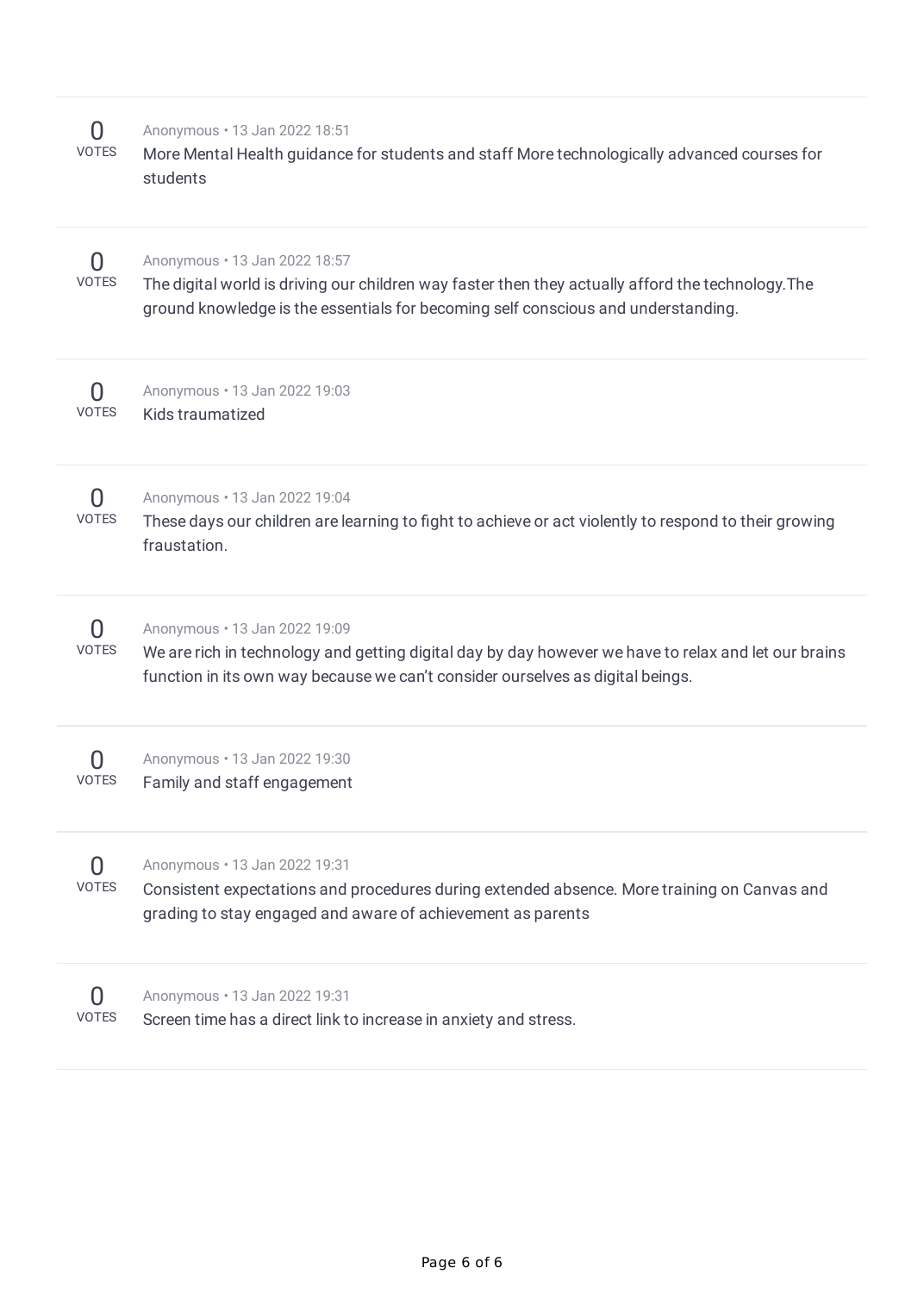

#### **OD** Poll (Multiple Choice)

FPS Strategic Plan - Question #2

13 Jan 2022, 09:00 - 14 Jan 2022, 23:59



## **Questions**

# Q1: Do the mission statement and strategic goals continue to express our vision of schools and the things we need to do to reach that vision?

29 Votes

Attendees only voted on the following values:

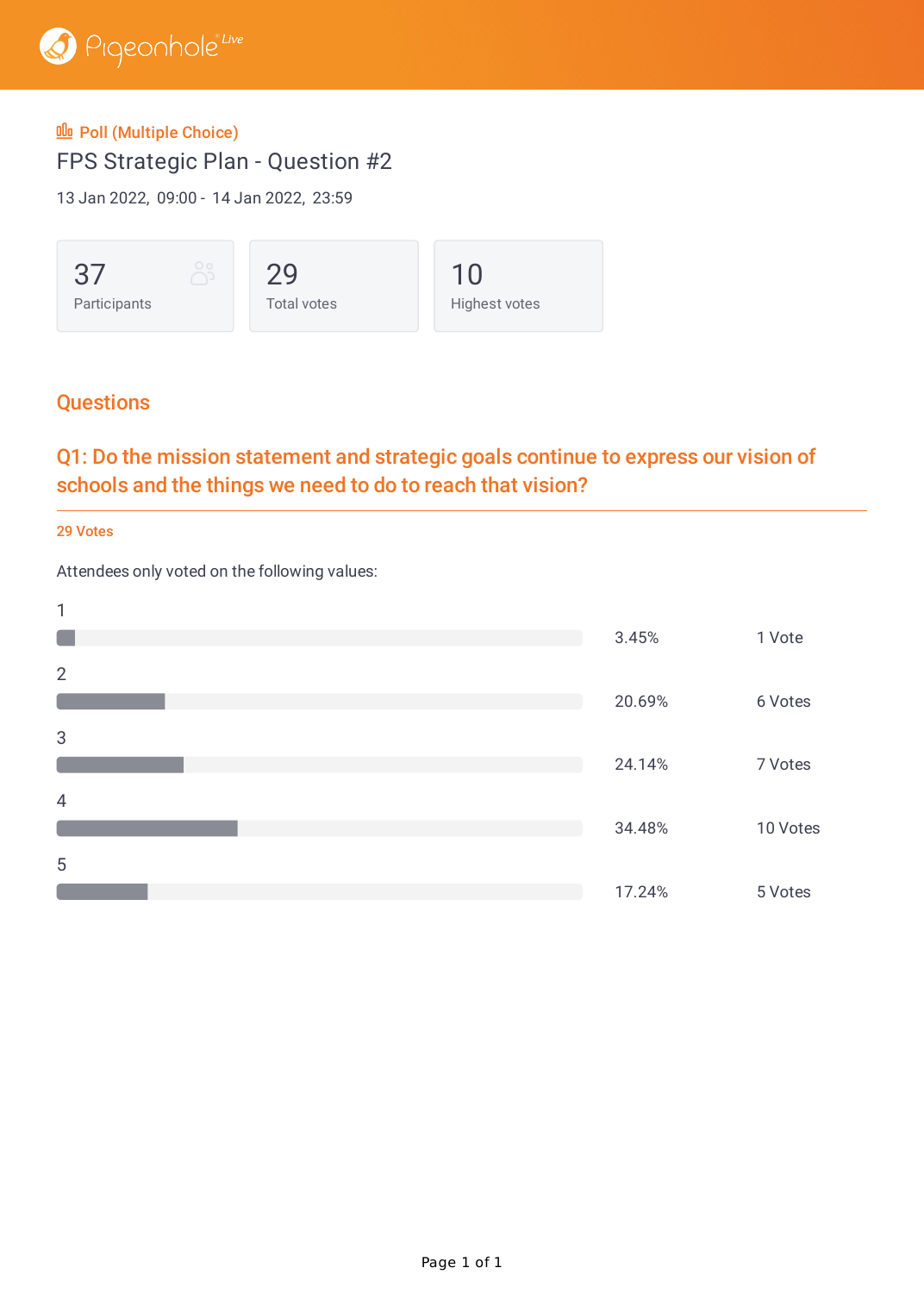#### Open-text Poll

FPS Strategic Plan - Question #3

13 Jan 2022, 09:00 - 14 Jan 2022, 23:59



\* Interactions include the total number of questions, votes, comments and answer ratings

#### Answer status breakdown:

Allowed (27)



Q: Have we learned anything from our implementation efforts that would require modifications in our strategic plan?

#### 27 Answers Allowed

13 Anonymous • 13 Jan 2022 18:52

VOTES Positive school climates are created when ALL students are celebrated, recognized, heard and supported. We need to do more to ensure ALL students (not just the majority) feel this way.

#### 9 Anonymous • 13 Jan 2022 18:58

VOTES Recognize struggling students and not create labels, increase mental health support, strengthen anti bullying enforcements, stronger support for iep students!

#### 8 Anonymous • 13 Jan 2022 18:56

VOTES The wording of the strategic initiative only includes gender, race, culture, age. Should add sexual orientation, disability, religion, SES, citizenship/documentation status, and gender identity.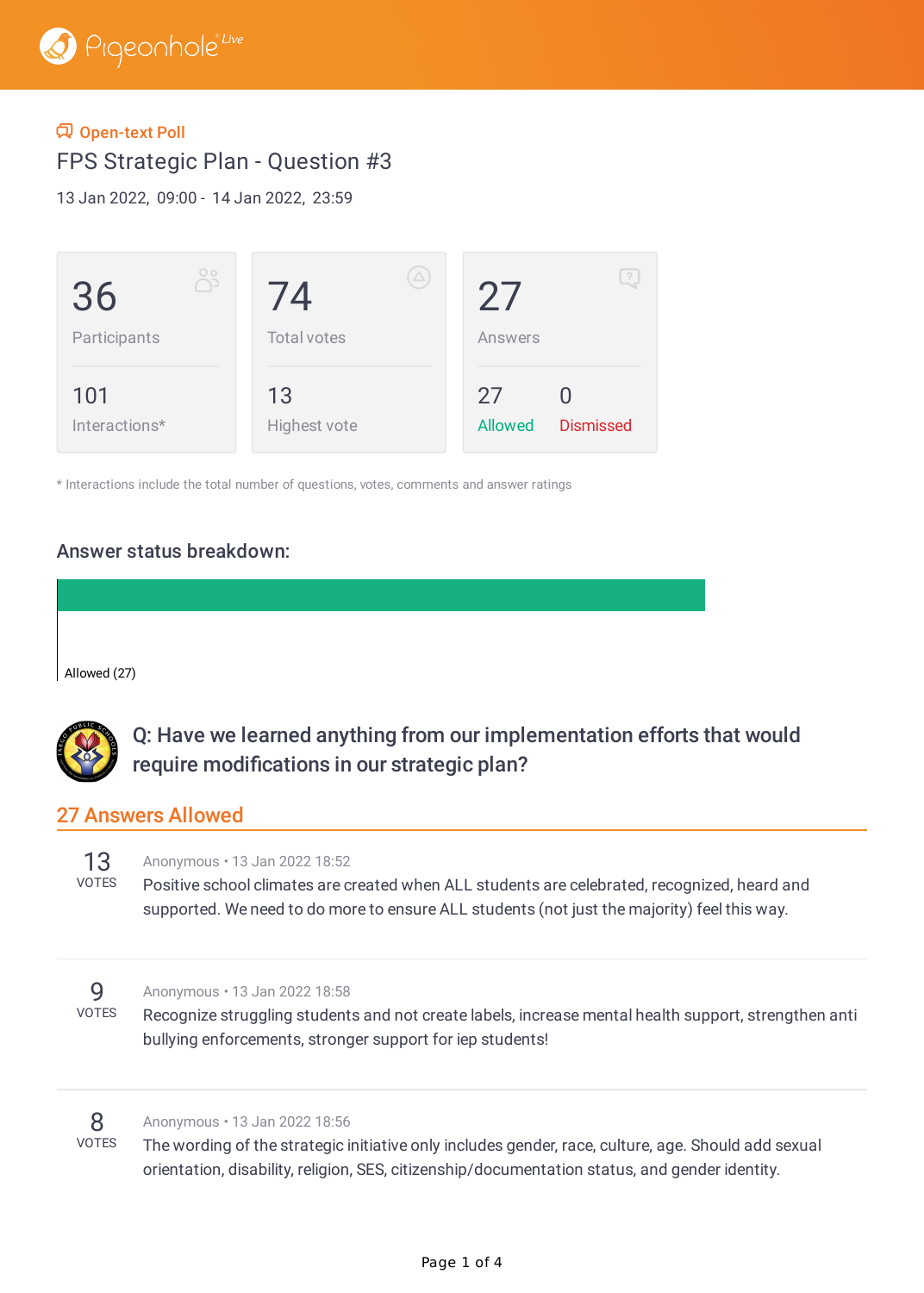| 6<br><b>VOTES</b>              | Anonymous . 13 Jan 2022 18:58<br>I really wonder if we have heard from our students on what makes school good for them? The more<br>our students connect and relate deeply with our schools the more they will achieve and appreciate<br><b>FPS</b> |
|--------------------------------|-----------------------------------------------------------------------------------------------------------------------------------------------------------------------------------------------------------------------------------------------------|
| 4<br><b>VOTES</b>              | Anonymous . 13 Jan 2022 19:05<br>Need for ownership and accountability on data and achievement gaps. Transparency and<br>communication to parents, teachers across, below, above on how parents can partner with FPS and<br>students for succes     |
| 4<br><b>VOTES</b>              | Anonymous . 13 Jan 2022 19:05<br>A higher focus on financial literacy, civics, and U.S. history should be paramount, as many students<br>are graduating with high deficiency in all 3.                                                              |
| 4<br><b>VOTES</b>              | Anonymous . 13 Jan 2022 19:06<br>Are we following our students after they graduate to determine if they were, in fact, choice ready<br>when they left?                                                                                              |
| 3<br><b>VOTES</b>              | Anonymous . 13 Jan 2022 18:58<br>Cultural proficiency: should add the importance of cultural humility and recognition of the<br>heterogeneity within cultures.                                                                                      |
| 3<br><b>VOTES</b>              | Anonymous . 13 Jan 2022 19:07<br>Time is needed to collaborate with teachers and parents regarding students skill set be it reading,<br>math or mental health.                                                                                      |
| $\overline{2}$<br><b>VOTES</b> | Anonymous . 13 Jan 2022 18:59<br>How are staff behaving in schools to make them welcoming, friendly and positive. This creates the<br>"cool" and attractive places that our students and families want to be a part of.                             |
| $\overline{2}$<br><b>VOTES</b> | Anonymous . 13 Jan 2022 19:05<br>We need better tools in place to measure indicators of success in a more defined manner.                                                                                                                           |
|                                |                                                                                                                                                                                                                                                     |

#### Anonymous • 13 Jan 2022 19:05

2

VOTES Giving teachers the time and resources to implement, discuss and use their professional development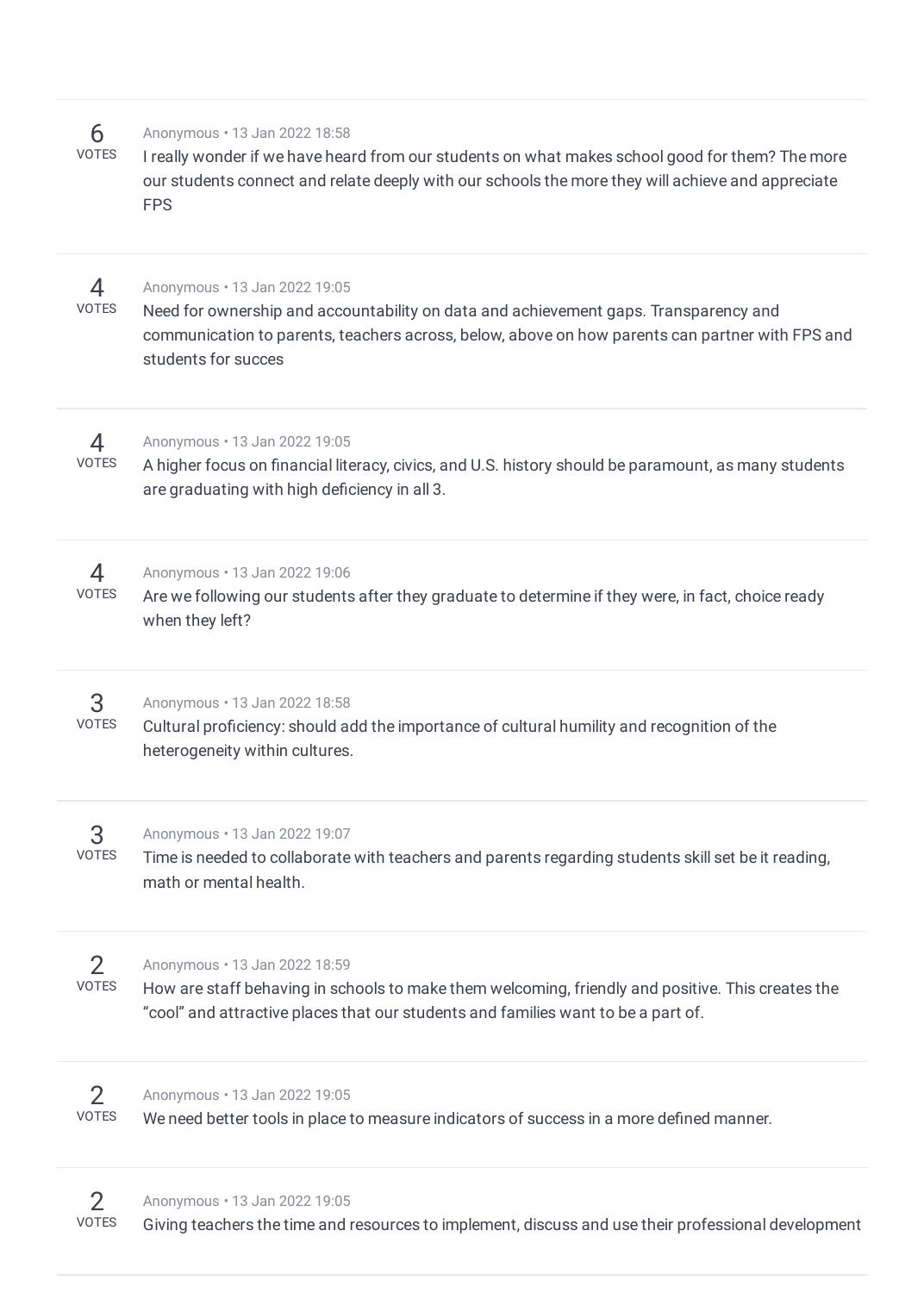2 VOTES

#### Anonymous • 13 Jan 2022 19:07

Parent involvement encouraged in theory, but invitations buried in newsletters, meetings full of jargon, feedback opportunities limited to a narrow scope. Not real inviting of involvement of everyone

| 2<br><b>VOTES</b> | Anonymous . 13 Jan 2022 19:08<br>Consider changing either the length of the school day at the elementary level and/or move to a 4 day<br>in-person and 1 day e-learning day.        |
|-------------------|-------------------------------------------------------------------------------------------------------------------------------------------------------------------------------------|
| <b>VOTE</b>       | Anonymous . 13 Jan 2022 18:54<br>There's no opportunity to give specific feedback on question #2, only a 1 to 5 scale.                                                              |
| 1<br>VOTE         | Anonymous . 13 Jan 2022 19:04<br>Increase support for teachers, mental health supports. Focus on extra circular is great                                                            |
| 1<br>VOTE         | Anonymous . 13 Jan 2022 19:05<br>Improvements on data driven decisions, there is a lack of accountability on who is accountable for<br>what, the baselines and actual improvements. |
| 1<br>VOTE         | Anonymous . 13 Jan 2022 19:05<br>LGBTQ students need better support.                                                                                                                |
| 1<br>VOTE         | Anonymous . 13 Jan 2022 19:06<br>Concerns with labor shortages other things we could do to continue to value staff                                                                  |
| VOTE              | Anonymous . 13 Jan 2022 19:06<br>What is specifically is being done about the low English and Math scores?                                                                          |
| VOTE              | Anonymous . 13 Jan 2022 19:07<br>Greater efforts need to be developed to raise graduation rates for students who struggle.                                                          |
| VOTE              | Anonymous . 13 Jan 2022 19:08<br>We need to be much more targeted in our future strategy as the changing world bring more<br>opportunity to improve.                                |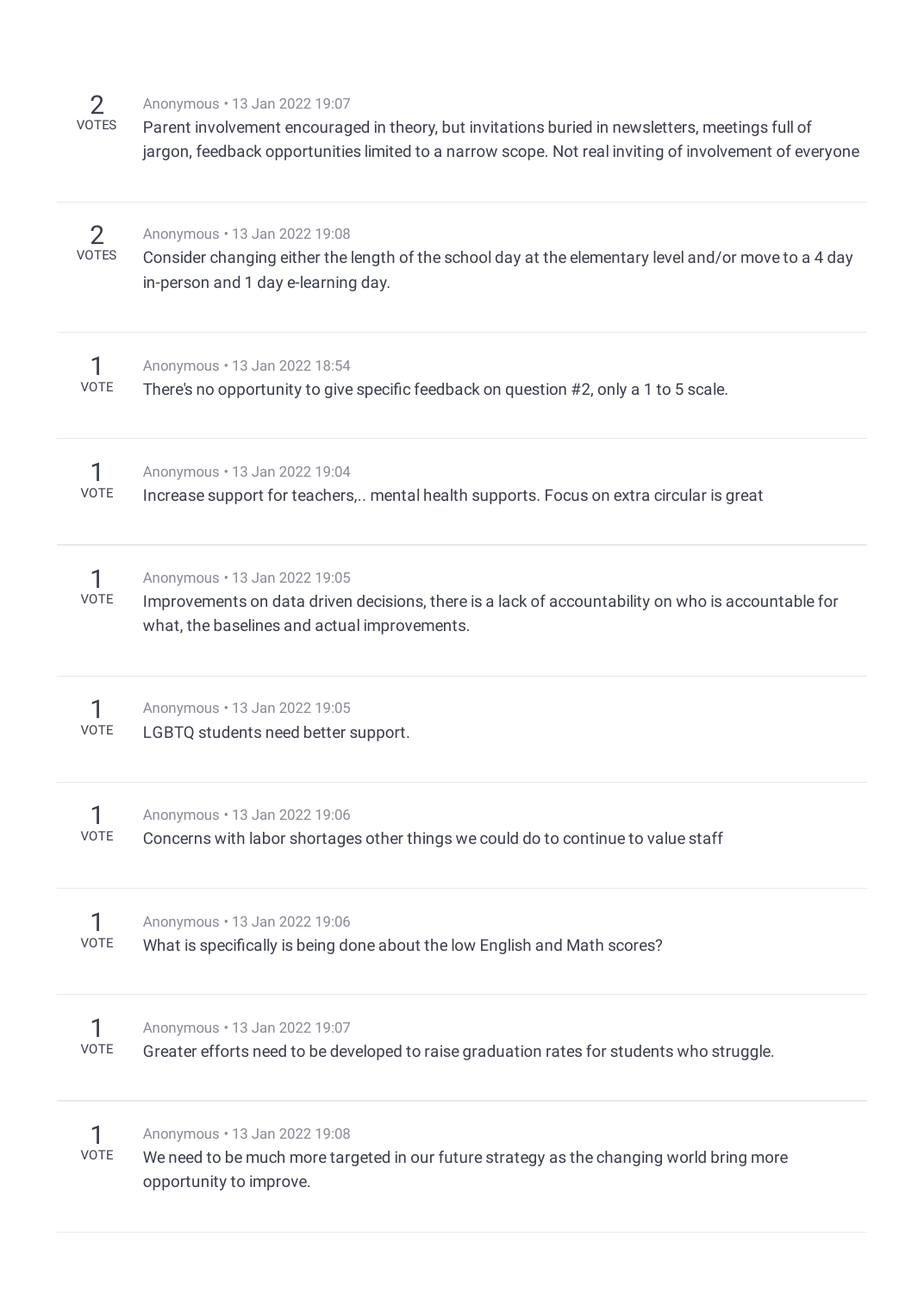| <b>VOTE</b>                      | Anonymous . 13 Jan 2022 19:08<br>Student achievement has decreased YoY even prior to covid. We are missing big on meeting learning<br>outcomes                                                                  |
|----------------------------------|-----------------------------------------------------------------------------------------------------------------------------------------------------------------------------------------------------------------|
| <b>VOTE</b>                      | Anonymous . 13 Jan 2022 19:08<br>Financial inequality is worse than ever. Home and food insecurity is worse than ever. Does FPS need<br>to focus more on their role in feeding and and supporting kids in need? |
| $\left( \right)$<br><b>VOTES</b> | Anonymous . 13 Jan 2022 19:05<br>I am so please with the school strategic plan                                                                                                                                  |
| $\left( \right)$<br><b>VOTES</b> | Anonymous . 13 Jan 2022 19:05<br>The essence of time is challenging. Staff need to have time to really dig into the needs of their<br>students to plan.                                                         |
| <b>VOTES</b>                     | Anonymous . 13 Jan 2022 19:53<br>Make sure to address diversity and inclusion in the refresh, both for students/school culture and<br>staff/workplace culture.                                                  |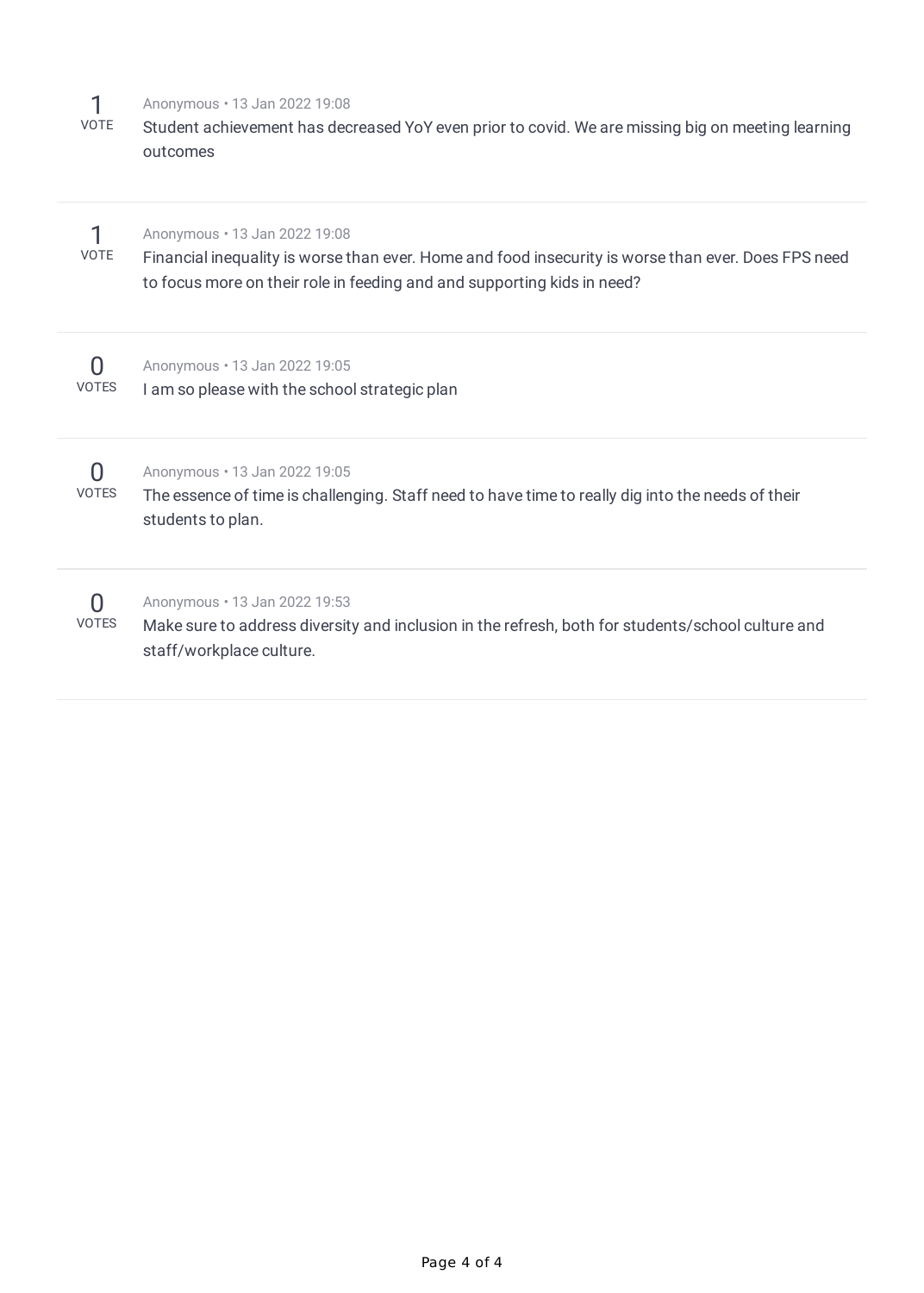#### Wordcloud Poll

FPS Strategic Plan - Question #4

13 Jan 2022, 09:00 - 14 Jan 2022, 23:59

| $\circ$<br>دل<br>35<br>Participants | $(\triangle)$<br>35<br>Total votes | Ŀ,<br>28<br>Answers               |
|-------------------------------------|------------------------------------|-----------------------------------|
| 63<br>Interactions*                 | 3<br>Highest vote                  | 28<br><b>Dismissed</b><br>Allowed |

\* Interactions include the total number of answers and votes

#### Answer status breakdown:

Allowed (28)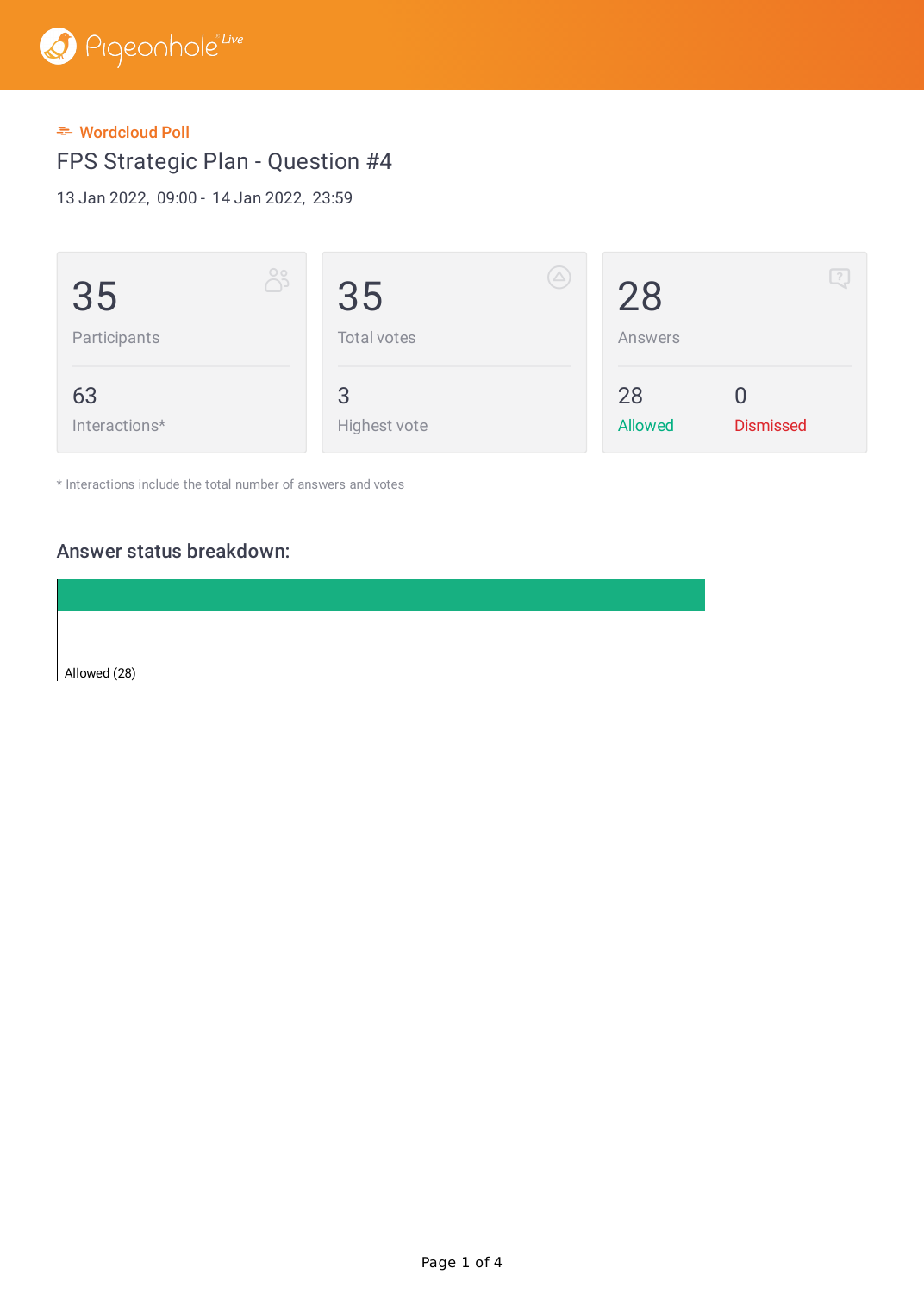

What is missing from the current FPS Strategic Plan that must be included as it is renewed?

# Family engagement Mental health Cultural Sensitivity Not now PatriotismVirtual learning Alternative Discipline

# 28 Answers Allowed

| 3              | <b>Family engagement</b>                            |
|----------------|-----------------------------------------------------|
| <b>VOTES</b>   | Voted by: and 3 anonymous users                     |
| 3              | <b>Mental health</b>                                |
| <b>VOTES</b>   | Voted by: and 3 anonymous users                     |
| 2 <sup>1</sup> | <b>Alternative Discipline</b>                       |
| <b>VOTES</b>   | Voted by: and 2 anonymous users                     |
| 2 <sup>1</sup> | <b>Cultural Sensitivity</b>                         |
| <b>VOTES</b>   | Voted by: and 2 anonymous users                     |
| 2 <sup>1</sup> | <b>Virtual learning</b>                             |
| <b>VOTES</b>   | Voted by: and 2 anonymous users                     |
| <b>VOTE</b>    | Trauma Responsiveness<br>Voted by: 1 anonymous user |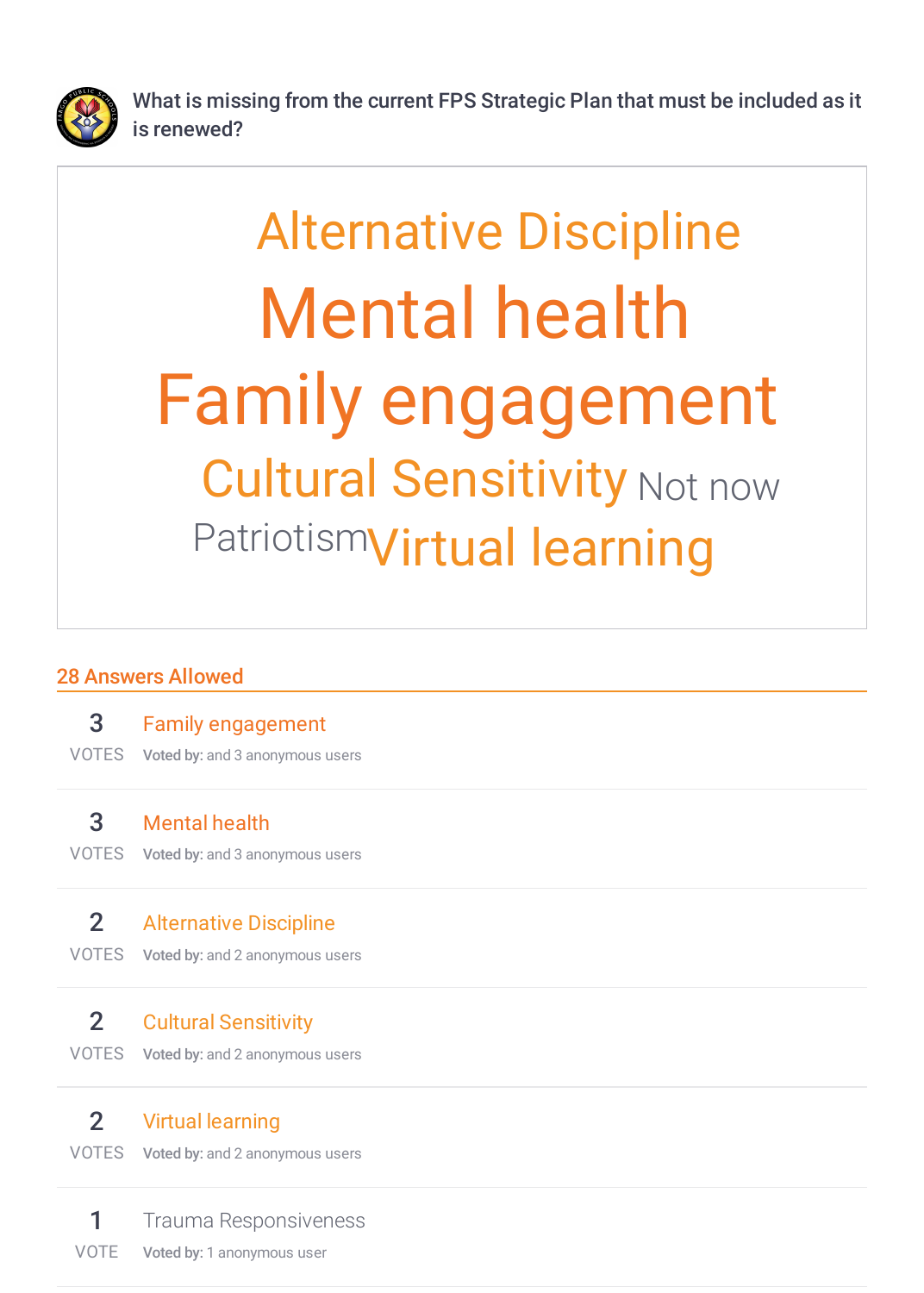| 1           | <b>Wraparound Services</b>    |
|-------------|-------------------------------|
| VOTE        | Voted by: 1 anonymous user    |
| 1           | Inclusivity                   |
| <b>VOTE</b> | Voted by: 1 anonymous user    |
| 1           | LGBTQIA+ Inclusivity          |
| <b>VOTE</b> | Voted by: 1 anonymous user    |
| 1           | <b>Consistent Standards</b>   |
| <b>VOTE</b> | Voted by: 1 anonymous user    |
| 1           | Curriculum audit              |
| <b>VOTE</b> | Voted by: 1 anonymous user    |
| 1           | Patriotism                    |
| <b>VOTE</b> | Voted by: 1 anonymous user    |
| 1           | Delivering instruction        |
| <b>VOTE</b> | Voted by: 1 anonymous user    |
| 1           | Literature audit              |
| <b>VOTE</b> | Voted by: 1 anonymous user    |
| 1           | Community partnerships        |
| <b>VOTE</b> | Voted by: 1 anonymous user    |
| 1           | Transparent curriculum        |
| <b>VOTE</b> | Voted by: 1 anonymous user    |
| 1           | <b>Instructional Delivery</b> |
| <b>VOTE</b> | Voted by: 1 anonymous user    |
| 1           | Not now                       |
| VOTE        | Voted by: 1 anonymous user    |